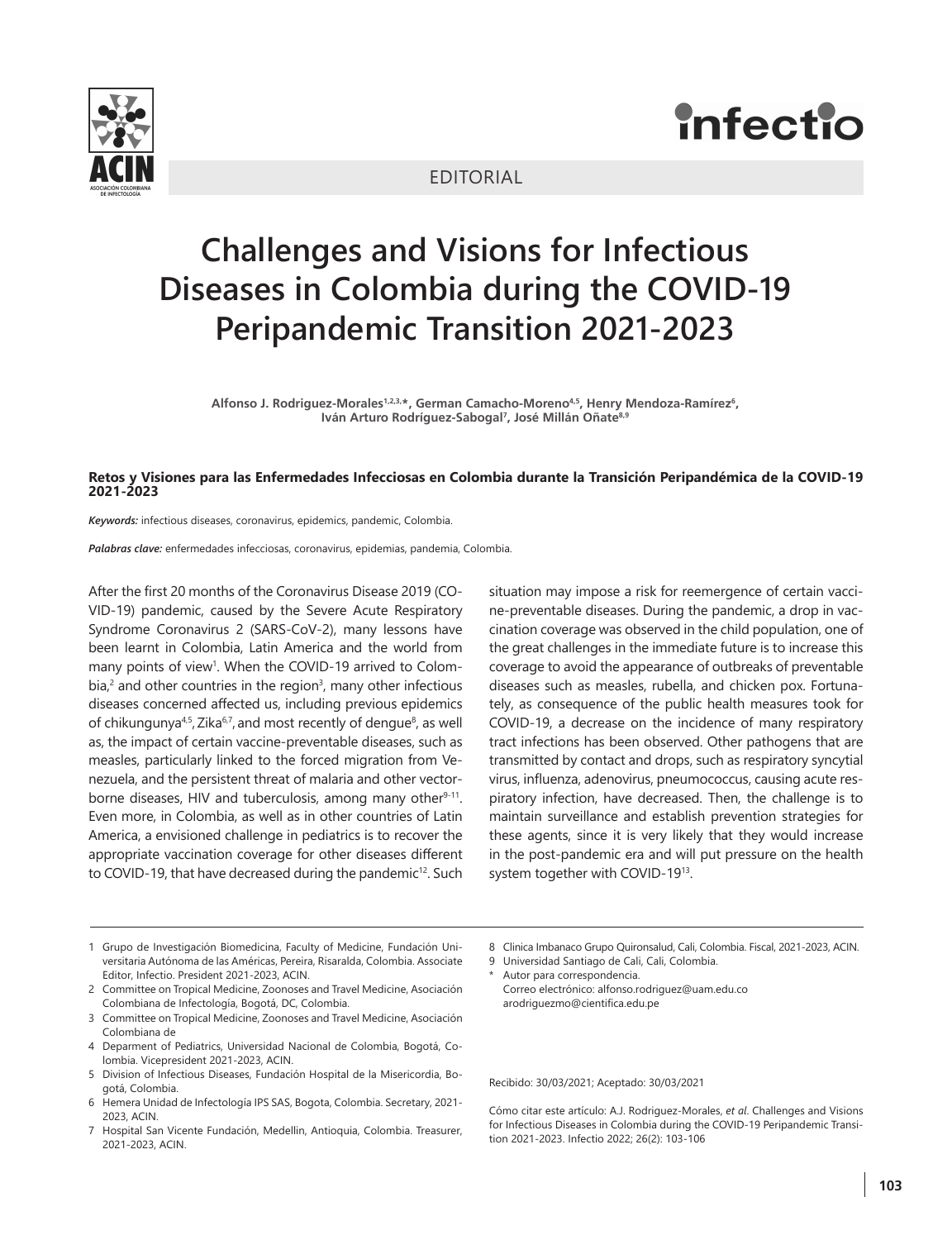During February 2020<sup>14</sup>, countries such as Colombia began the preparedness to the imminent arrival of the SARS-CoV-2/ COVID-19, as effectively occurred on March 6, 2020, with the first case in the country. Quickly in the country healthcare providers learn about the SARS-CoV-2 and the COVID-19, from its clinical manifestations to their management<sup>15</sup>, as well as, with the rapid development of evidence-based guidelines for this emerging disease<sup>16</sup>. The Colombian Association of Infectious Diseases (ACIN), lead by Dr. Carlos Saavedra, developed the COVID-19 Colombian Evidence-Based Guidelines, with the participation of more than 200 experts supported by more than 60 medical scientific societies in the country, addressing particularly the changes in the knowledge regarding the therapeutical management of COVID-19 patients<sup>17</sup>, as well as, more recent issues such as vaccination, the post-COVID-19 syndrome and reinfection, among others<sup>16,18</sup>. Regarding vaccinations, up to September 14, 2021, less than a third of the Colombian population had been fully vaccinated, then many challenges include the enhancement of the national vaccination plan, as well as the acceptability of vaccines by population, but also the potential impact of the variants of concern, such as the Delta, as well as of new variants of interest, as the case of Lambda and the Mu (B.1.621), the last firstly reported in Colombia<sup>19-22</sup>. Indeed, multiple lessons have been learnt from different points of view, including the improvement of healthcare facilities for attending and care of COVID-19 patients, including those at intensive care units $23$ . Even more, in this context, the National Institute of Health, has announced that around 89% of the Colombian population, based on their estimations and studies, had suffered or have been exposed to SARS-CoV-2/COVID-19. This would explain, the recent decrease (September 2021) that has been observed in COVID-19 cases in Colombia, joint with the advances of the national vaccination plan. Not least important, associated with vaccination is the correct and close epidemiological and clinical monitoring of the potentially associated adverse effects, including the recent reports of cardiovascular possibly linked consequences (e.g. myocarditis).

Hopefully, in the next months, particularly in the next two following years, 2021-2023, a peripandemic transition may overcome. And with this, still new challenges related and not related to COVID-19, will be in the national agenda for health authorities as well as for scientific societies as the ACIN. Recently, a new guideline, based on scientific evidence for the care of HIV/AIDS infection in adults, pregnant women and adolescents, as well as in children, has been developed and published by the Ministry of Health of Colombia (http://acin. org/index.php/guias), and now its implementation and divulgation is a vital matter for the Ministry as well as for the society at wide national level.

Many other examples, including prevalent diseases, such as toxoplasmosis, enteric parasitic infections, vector-borne and zoonotic diseases, especially those more neglected, required more attention, especially considering the coming Public Health 2022-2031 Ten-Year Plan of the Ministry of Health,

with their multiple implications for prevalent infectious diseases in the country<sup>24</sup>. In this context, climate change, the OneHealth approach, among other social aspects, including the Venezuelan migrant, will be persistent for the next years, and should be considered on the actions, research and mitigation and control approaches and initiatives<sup>25-30</sup>. For example, a national study of prevalence of enteric parasite infections, needs to be done again in the country. Other neglected infections, such as toxocariasis, should be also considered $31,32$ .

Old foes, such as the antimicrobial resistance to antimicrobials<sup>33-35</sup>, including not only the one from bacteria but also fungi, compromising the emerging *Candida auris*36-39, among other emerging pathogens, are still a matter of great concern in the country<sup>40</sup>. Even more, after the misuse highly promoted during the COVID-19, an increase in antimicrobial resistance, is not only expected, but already observed in many countries, including Colombia41,42. The fight against antimicrobial resistance, promotion of antimicrobial stewardship programs and education, are key in this context<sup>43-46</sup>.

Then, from an institutional point of view, ACIN should continue its work, and its journey in the fight against infectious diseases, from different battle fields, healthcare, research, teaching, management, among others, through their working thematic committees, as well as their regional chapters, which may increase in number over the next years, to cover new topics/diseases, as well as new territories. Finally, and not least important, is to continue promoting more deeply our relationships and collaborations with other related scientific societies in Latin America and abroad, as is the case of other national infectious diseases societies from Venezuela, Ecuador, Panama, Brazil, Argentina, Chile, Peru, among others, as well as with regional and international societies, such as the Pan-American Infectious Diseases Association (API), the Latin American Society of Pediatric Infectious Diseases (SLIPE), the Latin American Society of Travel Medicine (SLAMVI), the Infectious Disease Society of the America (IDSA), the European Society for Clinical Microbiology and Infectious Diseases (ESCMID), the International Society for Antimicrobial Chemotherapy (ISAC), among many other.

At this time when the number of infected and dead people is in full decline, it is important to strengthen epidemiological surveillance and take all measures to move to a stage of elimination of the virus, this includes redoubling the number of daily tests, active search for cases, facilitate the implementation of the auto-test, grant the population relief in this enormous social and humanitarian crisis.

With the pandemic, the enormous deficiencies in health care were revealed, where we can highlight the shortcomings in the primary care of the main diseases that overwhelm our country, some of them immunopreventable, others such as cardiovascular and oncological with late diagnoses that increase morbidity, mortality, and health care costs. For example, the number of new diagnoses of people living with HIV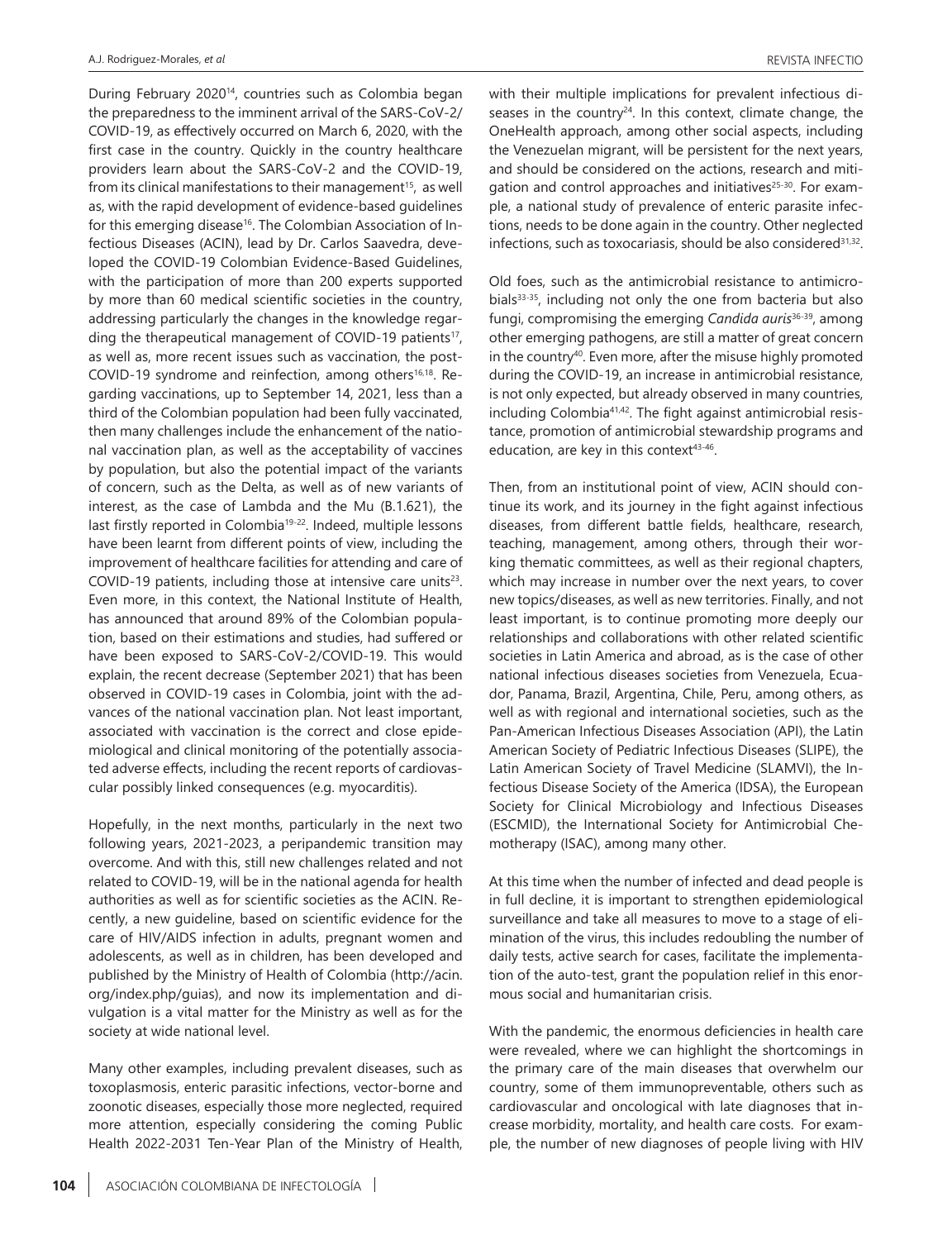increased, tuberculosis testing decreased, cancer care was altered, and no surgeries were performed, among others.

With the implementation of molecular biology in many of the remote regions, it is feasible that we can better understand our epidemiology and with the proper management of knowledge to be able to provide solutions to our main problems, all efforts aimed at improving health must be translated into a constant phenomenon to improve our quality of life and also to encourage the development of science, technology and vaccination in Colombia.

The main concern that we must combat is the population's distrust in science, it is key to improve communication, maintain clear and timely messages, using simple language and recognizing our mistakes so that the entire community can trust the advances of science and can adhere to the recommendations. Empathy is mandatory at all times.

There are many issues or areas in which the country requires development, some more important or achievable than others. The pandemic revealed the profound influence of education, poverty, technology and governance on health. Colombia should refocus policies on science, technology and research, for example producing vaccines, improving the development of molecular biology and sequencing laboratories. Many processes present today are supported by resolutions that must be updated now and once the health emergency ends, it seems that the some changes will disappear overnight when someone says "the pandemic is over," probably the World Health Organization.

Finally, the pandemic taught us to be more supportive, more inclusive and also more humane. There should be no differences between the citizens of the world, globalization, climate change, wars, famine and inequality is a great task that science and society must focus on eliminating promptly. More pandemics will come, although at present we expect a resurgence of forgotten diseases that deserve a humanistic look to control and eradicate them.

## **Conflict of Interest.** None.

## **References**

- 1. Millan-Oñate J, Rodríguez-Morales AJ, Camacho-Moreno G, Mendoza-Ramírez H, Rodríguez-Sabogal IA, Álvarez-Moreno C. A new emerging zoonotic virus of concern: the 2019 novel Coronavirus (COVID-19). Infectio 2020;24:187-92.
- 2. Millan-Onate J, Millan W, Mendoza LA, et al. Successful recovery of COVID-19 pneumonia in a patient from Colombia after receiving chloroquine and clarithromycin. Ann Clin Microbiol Antimicrob 2020;19:16.
- 3. Rodriguez-Morales AJ, Sánchez-Duque JA, Hernández-Botero S, et al. Preparación y control de la enfermedad por coronavirus 2019 (COVID-19) en América Latina. Acta Medica Peruana 2020;37:3-7.
- Villamil-Gomez W, Alba-Silvera L, Menco-Ramos A, et al. Congenital Chikungunya Virus Infection in Sincelejo, Colombia: A Case Series. J Trop Pediatr 2015;61:386-92.
- 5. Alfaro-Toloza P, Clouet-Huerta DE, Rodriguez-Morales AJ. Chikungunya, the emerging migratory rheumatism. Lancet Infect Dis 2015;15:510-2.
- 6. Cardona-Ospina JA, Henao-SanMartin V, Acevedo-Mendoza WF, et al. Fatal Zika virus infection in the Americas: A systematic review. Int J Infect Dis 2019;88:49-59.
- 7. Rodriguez-Morales AJ. Zika and microcephaly in Latin America: An emerging threat for pregnant travelers? Travel Med Infect Dis 2016;14:5-6.
- 8. Cardona-Ospina JA, Arteaga-Livias K, Villamil-Gomez WE, et al. Dengue and COVID-19, overlapping epidemics? An analysis from Colombia. J Med Virol 2020.
- 9. Suárez J, Carreño L, Paniz-Mondolfi A, et al. Infectious Diseases, Social, Economic and Political Crises, Anthropogenic Disasters and Beyond: Venezuela 2019 – Implications for Public Health and Travel Medicine. Revista Panamericana de Enfermedades Infecciosas 2018;1:73-93.
- 10. Rodriguez-Morales AJ, Suarez JA, Risquez A, et al. In the eye of the storm: Infectious disease challenges for border countries receiving Venezuelan migrants. Travel Med Infect Dis 2019;30:4-6.
- 11. Rodriguez-Morales AJ, Suarez JA, Risquez A, Delgado-Noguera L, Paniz-Mondolfi A. The current syndemic in Venezuela: Measles, malaria and more co-infections coupled with a breakdown of social and healthcare infrastructure. Quo vadis? Travel Med Infect Dis 2019;27:5-8.
- 12. Moreno-Montoya J, Ballesteros SM, Rojas Sotelo JC, Bocanegra Cervera CL, Barrera-Lopez P, De la Hoz-Valle JA. Impact of the COVID-19 pandemic on routine childhood immunisation in Colombia. Arch Dis Child 2021.
- 13. Vasquez-Hoyos P, Diaz-Rubio F, Monteverde-Fernandez N, et al. Reduced PICU respiratory admissions during COVID-19. Arch Dis Child 2020.
- 14. Rodriguez-Morales AJ, Gallego V, Escalera-Antezana JP, et al. COVID-19 in Latin America: The implications of the first confirmed case in Brazil. Travel Med Infect Dis 2020;35:101613.
- 15. Rodriguez-Morales AJ, Cardona-Ospina JA, Gutierrez-Ocampo E, et al. Clinical, laboratory and imaging features of COVID-19: A systematic review and meta-analysis. Travel Med Infect Dis 2020;34:101623.
- 16. Saaavedra-Trujillo CH, et al. Consenso colombiano de atención, diagnóstico y manejo de la infección por SARS-COV-2/COVID-19 en establecimientos de atención de la salud - Recomendaciones basadas en consenso de expertos e informadas en la evidencia. Infectio 2020;24:1- 102.
- 17. Pan H, Peto R, Henao-Restrepo AM, et al. Repurposed Antiviral Drugs for Covid-19 - Interim WHO Solidarity Trial Results. N Engl J Med 2021;384:497-511.
- 18. Rodriguez-Morales AJ, Cardona-Ospina JA, Villamil-Gómez WE. Should we concern about reinfection in COVID-19? Infectio 2020;25:77-8.
- 19. Laiton-Donato K, Franco-Muñoz C, Álvarez-Díaz DA, et al. Characterization of the emerging B.1.621 variant of interest of SARS-CoV-2. Infect Genet Evol 2021;95:105038.
- 20. Schlagenhauf P, Patel D, Rodriguez-Morales AJ, Gautret P, Grobusch MP, Leder K. Variants, vaccines and vaccination passports: Challenges and chances for travel medicine in 2021. Travel Med Infect Dis 2021;40:101996.
- 21. Urrunaga-Pastor D, Bendezu-Quispe G, Herrera-Añazco P, et al. Crosssectional analysis of COVID-19 vaccine intention, perceptions and hesitancy across Latin America and the Caribbean. Travel Med Infect Dis 2021;41:102059.
- 22. Rodriguez-Morales AJ, Franco OH. Public trust, misinformation and COVID-19 vaccination willingness in Latin America and the Caribbean: today's key challenges. The Lancet Regional Health - Americas 2021;3:100073.
- 23. Rodriguez-Morales AJ, Paniz-Mondolfi AE, Faccini-Martínez Á A, et al. The Constant Threat of Zoonotic and Vector-Borne Emerging Tropical Diseases: Living on the Edge. Frontiers in tropical diseases 2021;2:676905.
- 24. Castañeda-Hernández DM, Rodríguez-Morales AJ. Panorama of communicable diseases in Colombia from the perspective of the Public Health 2012-2021 Ten-Year Plan. Infectio 2015;19:141-3.
- 25. Bonilla-Aldana DK, Dhama K, Rodriguez-Morales AJ. Revisiting the One Health Approach in the Context of COVID-19: A Look into the Ecology of this Emerging Disease. Adv Anim Vet Sci 2020;8:234-7.
- 26. Bonilla-Aldana DK, Holguin-Rivera Y, Perez-Vargas S, et al. Importance of the One Health approach to study the SARS-CoV-2 in Latin America. One Health 2020;10:100147.
- 27. Cardenas R, Sandoval CM, Rodriguez-Morales AJ, Franco-Paredes C. Impact of climate variability in the occurrence of leishmaniasis in northeastern Colombia. Am J Trop Med Hyg 2006;75:273-7.
- 28. Herrera-Martinez AD, Rodriguez-Morales AJ. Potential influence of climate variability on dengue incidence registered in a western pediatric Hospital of Venezuela. Trop Biomed 2010;27:280-6.
- 29. Mattar S, Morales V, Cassab A, Rodriguez-Morales AJ. Effect of climate variables on dengue incidence in a tropical Caribbean municipality of Colombia, Cerete, 2003-2008. Int J Infect Dis 2013;17:e358-9.